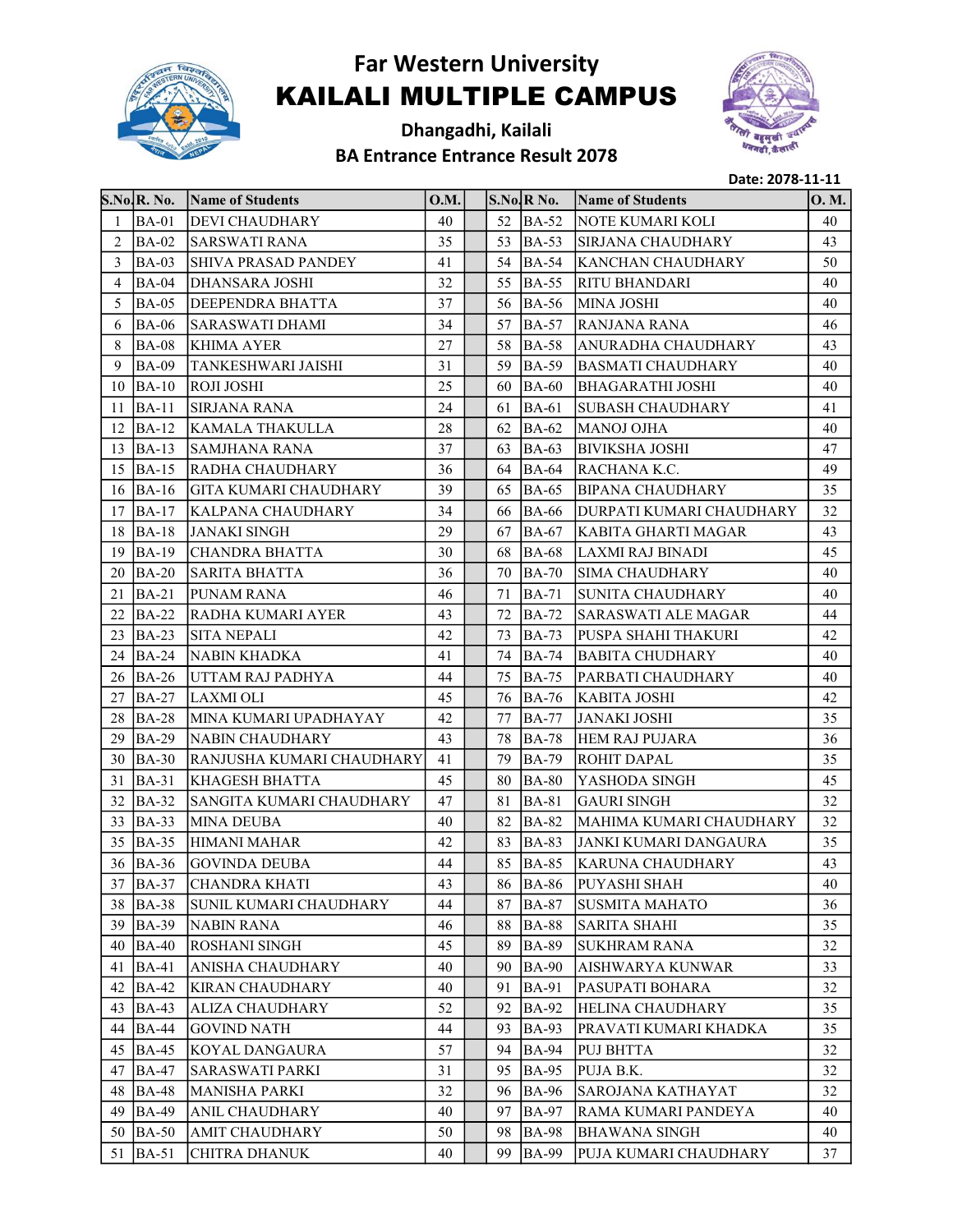| <b>S.No.R. No.</b> | <b>Name of Students</b>               | 0.M. |  | $S.No, R\ No.$ | Name of Students                         | 0. M. |
|--------------------|---------------------------------------|------|--|----------------|------------------------------------------|-------|
|                    | 100 BA-100 SHAILESHWARI CHAUDHARY     | 36   |  |                | 159 BA-158 SAGAR B.K.                    | 30    |
|                    | 101   BA-101   TIKESOWARI REGMI       | 35   |  |                | 162 BA-161 JANAK RAJ JOSHI               | 47    |
|                    | 102 BA-102 AWANTIKA SHAHI             | 47   |  |                | 163 BA-162 SURAJ CHAUDHARY               | 45    |
|                    | 103 BA-103 MUKESH RANA                | 36   |  |                | 164 BA-163 SUNIL CHAUDHARY               | 46    |
|                    | 105 BA-105 PRIYANKA CHAUDHARY         | 44   |  |                | 165 BA-164 ISHWARI RAWAL                 | 41    |
|                    | 106 BA-106 JOLE CHAUDHARY             | 50   |  |                | 166 BA-165 ARCHANA CHAUDHARY             | 40    |
|                    | 107 BA-107 NIRMALA SAUD               | 38   |  |                | 167 BA-166 SANJITA CHAUDHARY             | 40    |
|                    | 108 BA-108 PUJA BHATTA                | 32   |  |                | 168 BA-167 SHIKHAR PRATIVA CHAUDHARY     | 41    |
|                    | 109 BA-109 BIMALA CHAUDHARY           | 41   |  |                | 169 BA-168 MALATI CHAUDHARY              | 41    |
|                    | 110   BA-110   ROSHANI SHARMA         | 38   |  |                | 170 BA-169 AKAS TAMANG                   | 46    |
|                    | 111   BA-111   LAXMI CHAUDHARY        | 47   |  |                | 171 BA-170 PARBATI BHATT                 | 40    |
|                    | 112 BA-112 AASHMI RANA                | 32   |  |                | 172 BA-171 PREM BAHADUR BOGATI           | 41    |
|                    | 113 BA-113 ASHA RANA                  | 34   |  |                | 173   BA-172   KHINA KUMARI KUNWAR       | 40    |
|                    | 114   BA-114   BHAGAWATI KUMARI RANA  | 38   |  |                | 174 BA-173 SUNIL KHATI                   | 35    |
|                    | 115   BA-115   HIRA KUMARI RANA       | 35   |  |                | 175 BA-174 LALITA BIST                   | 32    |
|                    | 116 BA-116 REKH SHAHI                 | 32   |  |                | 176 BA-175 ANITA B.K.                    | 33    |
|                    | 117 BA-117 SUNITA KUMARI RANA         | 34   |  |                | 177 BA-176 PARASHA KUMARI JOSHI          | 31    |
|                    | 118 BA-118 AARATI BIST                | 54   |  |                | 178 BA-177 DEEPAK B.K.                   | 46    |
|                    | 119 BA-119 SITAL KATHAYAT             | 32   |  |                | 179 BA-178 PABITRA KUMARI THAPA          | 40    |
|                    | 122 BA-122 MAHADEV PANDEY             | 45   |  |                | 180 BA-179 ANISHA CHAUDHARY              | 41    |
|                    | 123 BA-123 SUSHMITA YADAV             | 47   |  |                | 181 BA-180 SARALA DHANUK                 | 34    |
|                    | 124   BA-124   KRISHNA KUNWAR         | 45   |  |                | 182 BA-181 ISHWOR PRASAD BHATTA          | 36    |
|                    | 125   BA-125   SAPANA BOHARA          | 44   |  |                | 183 BA-182 PURNIMA CHAUDHARY             | 35    |
|                    | 126 BA-126 PRAKASH BISHWOKARMA JAYAG. | 49   |  |                | 184 BA-183 SOSTIKA CHAUDHARY             | 30    |
|                    | 127 BA-127 PARBATI KHADKA             | 40   |  |                | 185 BA-184 RAM DATT JOSHI                | 56    |
|                    | 128 BA-128 KALPANA KUNWAR             | 45   |  |                | 187 BA-186 ANITA CHAUDHARY               | 35    |
|                    | 129 BA-129 GANESH BAHADUR BHANDARI    | 46   |  |                | 188   BA-187   MAHIMA CHAUDHARY          | 43    |
|                    | 130   BA-130   MAISHA CHADARA         | 42   |  |                | 189   BA-188   MAMATA KHADKA             | 30    |
|                    | 131 BA-131 PUNAM CHAUDHARY            | 44   |  |                | 190 BA-189 KALPANA KUMARI SHARMA         | 41    |
|                    | 132 BA-132 PUJA AWASTHI               | 45   |  |                | 191   BA-190   KAMALA JOSHI              | 30    |
|                    | 133 BA-133 TULI BIST                  | 45   |  |                | 192   BA-191   BHABANA KUMARI GHARTIMAGA | 36    |
|                    | 135 BA-135 DIPA BHATTA                | 44   |  |                | 193 BA-192 PRASH OJHA                    | 30    |
|                    | 136   BA-136   DHANI JOSHI            | 42   |  |                | 194 BA-193 SABITRI NAGARKOTI             | 30    |
|                    | 138   BA-138   SAMATA KHADKA          | 46   |  |                | 195   BA-194   PUJA BOHARA               | 30    |
|                    | 139 BA-139 LAXMI BALAYAR              | 43   |  |                | 196   BA-195   SITA KUMARI KHADKA        | 41    |
|                    | 140 BA-140 HARINA CHAUDHARY           | 44   |  |                | 197 BA-196 ADIKSHA BHUSAL                | 30    |
|                    | 141 BA-140 ANIL KUMAR CHAUDHARY       | 40   |  |                | 198 BA-197 DIVYASWORI CHAUDHARY          | 32    |
|                    | 142 BA-141 TIRTHA BHANDARI            | 42   |  |                | 199 BA-198 SUSMA CHAUDHARY               | 32    |
|                    | 143   BA-142   YASHODA DHAMI          | 43   |  |                | 201 BA-200 SARASWATI KUMARI CHAUDHAR     | 38    |
|                    | 144 BA-143 PUSPA CHAND                | 44   |  |                | 202 BA-201 KARUNAKAR ROSHAYARA           | 40    |
|                    | 145   BA-144   DIPA BHATTARAI         | 45   |  |                | 204 BA-203 RAJAN BAM                     | 42    |
|                    | 146   BA-145   DURGA DHAMI            | 50   |  |                | 206 BA-205 SARINA SHAHI                  | 47    |
|                    | 147 BA-146 SUMI CHAUDHARY             | 44   |  |                | 208 BA-207 ANGITA CHAUDHARY              | 44    |
|                    | 148 BA-147 SIRJANA BADAYAK            | 48   |  |                | 209 BA-208 MAMATA CHAUDHARY              | 43    |
|                    | 149 BA-148 DINESH RAJ UPADHYAYA       | 45   |  |                | 210 BA-209 BIBEK CHAUDHARY               | 42    |
|                    | 151   BA-150   GITA KUMARI BUDHA      | 41   |  |                | 211 BA-210 SAPANA DHAMI                  | 43    |
|                    | 152 BA-151 GANGA BHATTA               | 48   |  |                | 212 BA-211 SITA PARKI                    | 41    |
|                    | 153   BA-152   RAKSHYA BHANDARI       | 38   |  |                | 213 BA-212 RADHIKA MAHARA                | 42    |
|                    | 154 BA-153 SABINA PADAL               | 34   |  |                | 214 BA-213 LOK BAHADUR THAPA             | 40    |
|                    | 155   BA-154   MINALAXMI CHAUDHARY    | 39   |  |                | 215 BA-214 NISHA BIST                    | 44    |
|                    | 156 BA-155 JAYANTI BHATTARAI          | 32   |  |                | 217 BA-216 DROPATI JOSHI                 | 40    |
|                    | 157   BA-156   RIMA KUMARI DANGAURA   | 48   |  |                | 276 BA-275 CHANDRA THAPA                 | 50    |
|                    | 158   BA-157   CHITRA RAJ BHATTA      | 33   |  |                | 218 BA-217 MAHIMA CHAUDHARY              | 42    |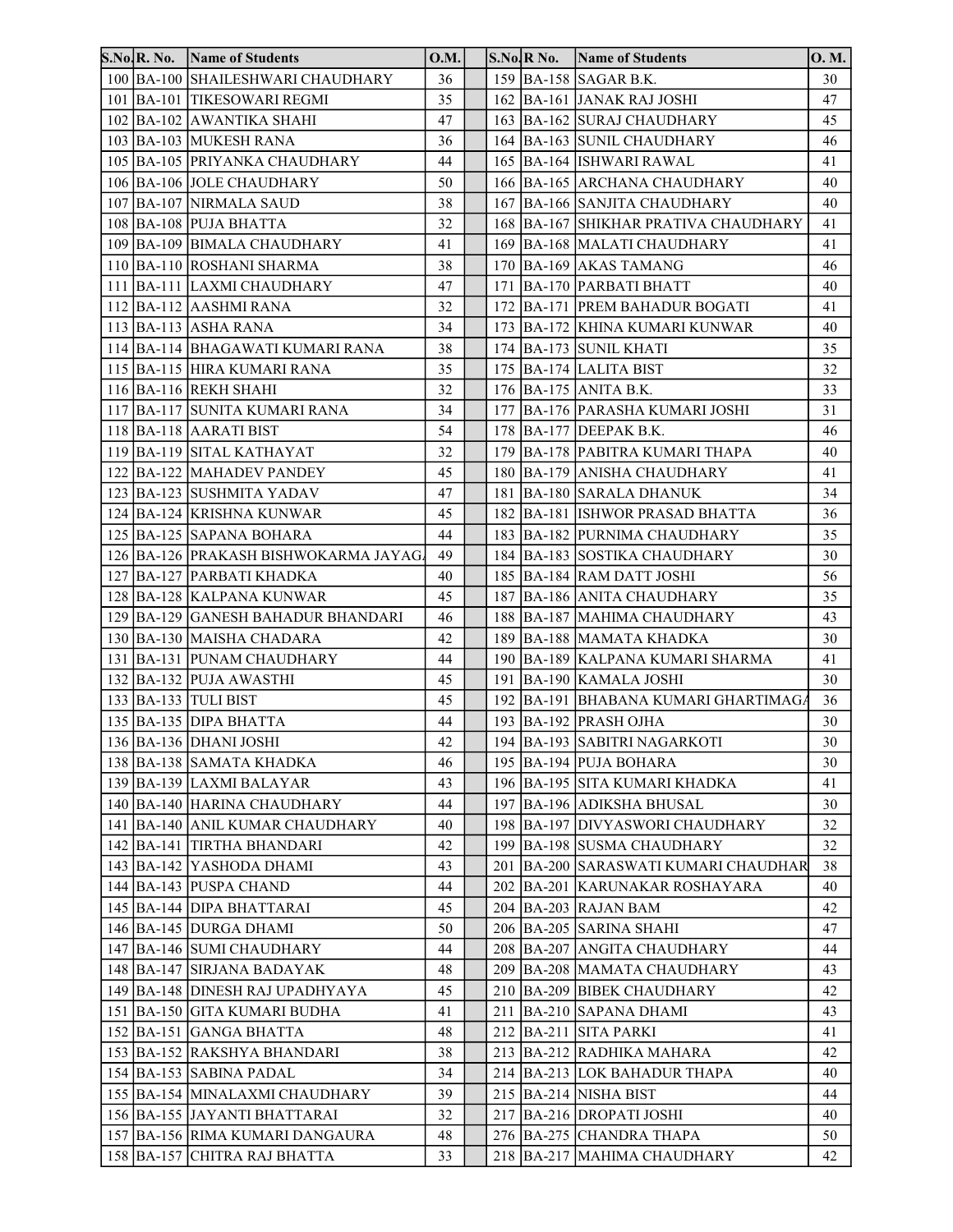|  | S.No.R. No. Name of Students            | O.M. |  | S.No.R No. | Name of Students                        | 0. M. |
|--|-----------------------------------------|------|--|------------|-----------------------------------------|-------|
|  | 219 BA-218 SIMA KUMARI CHAUDHARY        | 52   |  |            | 278 BA-277 SEBU RANA                    | 42    |
|  | 220 BA-219 NANDA JAISHI                 | 43   |  |            | 279 BA-278 SUNITA RANA                  | 50    |
|  | 221 BA-220 ASHA UPADHAYAY               | 50   |  |            | 280 BA-279 SUNITA RANA                  | 34    |
|  | 222 BA-221 SUBINA CHAUDHARY             | 51   |  |            | 281 BA-280 KISHOR MAHARA                | 34    |
|  | 223 BA-222 KRISHNA CHAUDHARY            | 41   |  |            | 282 BA-281 DIYA B.C.                    | 32    |
|  | 224 BA-223 JAYANT SINGH BHAT            | 51   |  |            | 283 BA-282 PABITRA BAYADI               | 33    |
|  | 225 BA-224 RADHIKA KUMARI CHAUDHARY     | 42   |  |            | 284 BA-283 SACHIN BADAYAK               | 53    |
|  | 226 BA-225 SRISTI CHAUDHARY             | 51   |  |            | 286 BA-285 SHUSHILA KUMARI BAM          | 46    |
|  | 227 BA-226 ASHMITA KARKI                | 49   |  |            | 287 BA-286 PUSPA KUMARI BAM             | 35    |
|  | 228 BA-227 ANITA KARKI                  | 57   |  |            | 288 BA-287 MAHESHWORI JOSHI             | 32    |
|  | 229 BA-228 MUNA BISTA                   | 44   |  |            | 289 BA-288 ASHIKA CHAUDHARY             | 31    |
|  | 230 BA-229 AMRITA KUMARI CHAUDHARY      | 42   |  |            | 290 BA-289 JANAKI B.K.                  | 36    |
|  | 231 BA-230 RABINA CHAUDHARY             | 49   |  |            | 291   BA-290   SIRJANA KUMARI CHAUDHARY | 42    |
|  | 233 BA-232 KAMALA SHAHI                 | 43   |  |            | 292  BA-291  SUJATA NEUPANE             | 38    |
|  | 234 BA-233 LAXMI BOHARA                 | 42   |  |            | 293 BA-292 NISHA THARU                  | 30    |
|  | 235 BA-234 SUSMITA CHAUDHARY            | 42   |  |            | 294 BA-293 PUJA PATHAK                  | 36    |
|  | 236 BA-235 AMRITA KUMARI CHAUDHARY      | 42   |  |            | 295 BA-294 ISHARA CHAND                 | 41    |
|  | 237 BA-236 PUSPA PATALI                 | 41   |  |            | 296 BA-295 PUJA GUPTA                   | 38    |
|  | 238 BA-237 GANU B.K.                    | 43   |  |            | 297 BA-296 AARATI BHAT                  | 45    |
|  | 239 BA-238 PUJA BHATTA                  | 42   |  |            | 298 BA-297 KAMANA CHAND                 | 42    |
|  | 241   BA-240   DEBAKI KUMARI JOSHI      | 31   |  |            | 299 BA-298 SADHANA JOSHI                | 48    |
|  | 242 BA-241 SAPANA BUDHA                 | 30   |  |            | 300 BA-299 AARATI CHAUDHARY             | 31    |
|  | 243 BA-242 PUJA RAWAT                   | 30   |  |            | 301 BA-300 LAXMAN BHUL                  | 37    |
|  | 244 BA-243 SURAJ SHIWAKOTI              | 35   |  |            | 302 BA-301 URMILA RANA                  | 32    |
|  | 245 BA-244 TARA PRASAD PANDAY           | 52   |  |            | 303 BA-302 NABIN CHAUDHARY              | 38    |
|  | 246 BA-245 PRAKASH BAHADUR BIST         | 60   |  |            | 304 BA-303 ANITA CHAUDHARY              | 30    |
|  | 247 BA-246 PUSHPA BHATTA                | 55   |  |            | 305 BA-304 SUNIL AIDI                   | 48    |
|  | 248 BA-247 BAL MUKUND CHAUDHARY         | 30   |  |            | 306 BA-305 LALITA KUMARI DHAMI          | 32    |
|  | 249 BA-248 RUPA UPADHAYAY               | 60   |  |            | 307 BA-306 MANISHA SAUD                 | 42    |
|  | 250 BA-249 AACHAL SUNAM                 | 65   |  |            | 308 BA-307 BIRMA KUMARI SAUD            | 41    |
|  | 251 BA-250 ASIM CHAUDHARY               | 58   |  |            | 309 BA-308 BINITA CHAUDHARY             | 39    |
|  | 252 BA-251 PRADEEP CHAUDHARY            | 32   |  |            | 310 BA-309 DAMMARI PARKI                | 37    |
|  | 253 BA-252 BHAGAWATI UPADHYAYA          | 40   |  |            | 311 BA-310 YORESH BAM                   | 45    |
|  | 254   BA-253   AAYUSHA KUMARI CHAUDHARY | 32   |  |            | 312 BA-311 ANJALI SHRESTHA              | 69    |
|  | 255 BA-254 MADHAV THAPA MAGAR           | 42   |  |            | 313 BA-312 ANJALI KUMARI CHAUDHARY      | 32    |
|  | 256 BA-255 SARMILA SINGH                | 34   |  |            | 314 BA-313 GAUTAM BAHADUR KHADKA        | 35    |
|  | 257 BA-256 NANDANI KATHARIYA            | 42   |  |            | 315 BA-314 DIPAK SUNAR                  | 64    |
|  | 258 BA-257 PRITAM CHAUDHARY             | 41   |  |            | 316 BA-315 DAMODAR B.K.                 | 47    |
|  | 259 BA-258 NARAYAN CHAUDHARY            | 32   |  |            | 317 BA-316 CHITRA SAUD                  | 36    |
|  | 260 BA-259 SARITA CHAUDHARY             | 35   |  |            | 320 BA-319 MAN BAHADUR LUHAR            | 55    |
|  | 261 BA-260 ANITA CHAUDHARY              | 35   |  |            | 321 BA-320 BIMALA SUNAR                 | 42    |
|  | 262 BA-261 ANILA CHAUDHARY              | 33   |  |            | 322 BA-321 RAM PYARI CHAUDHARY          | 40    |
|  | 263 BA-262 SUBINA CHAUDHARY             | 32   |  |            | 323 BA-322 KUBER KHADKA                 | 40    |
|  | 265 BA-264 RAM KISHAN CHAUDHARY         | 32   |  |            | 324 BA-323 SHATI KUMARI UPADHYAYA       | 67    |
|  | 266 BA-265 AMBIKA SAUD                  | 40   |  |            | 325 BA-324 MA BAHADUR KHAKA             | 56    |
|  | 267 BA-266 SARASWATI DHAMI              | 46   |  |            | 328 BA-327 AASHISH CHAUDHARY            | 47    |
|  | 268 BA-267 PUJA SK.                     | 33   |  |            | 329 BA-328 SUSMITA CHAUDHARY            | 37    |
|  | 269 BA-268 NIRMALA CHAUDHARY            | 32   |  |            | 330 BA-329 RAVI CHAUDHARY               | 44    |
|  | 270   BA-269   JYOTI CHAUDHARY          | 35   |  |            | 331 BA-330 KARAN DHAMI                  | 48    |
|  | 271   BA-270   SUJATA CHAUDHARY         | 45   |  |            | 332 BA-331 SUBASH THAPA                 | 43    |
|  | 272 BA-271 ASHA CHAUDHARY               | 43   |  |            | 333 BA-332 SARITA BHANDARI              | 35    |
|  | 274 BA-273 BIPANA CHAUDHARY             | 40   |  |            | 334 BA-333 ANJALI SAUD                  | 61    |
|  | 277 BA-276 RAMESH CHAUDHARY             | 41   |  |            | 335   BA-334   SITA KUMARI DANGURA      | 36    |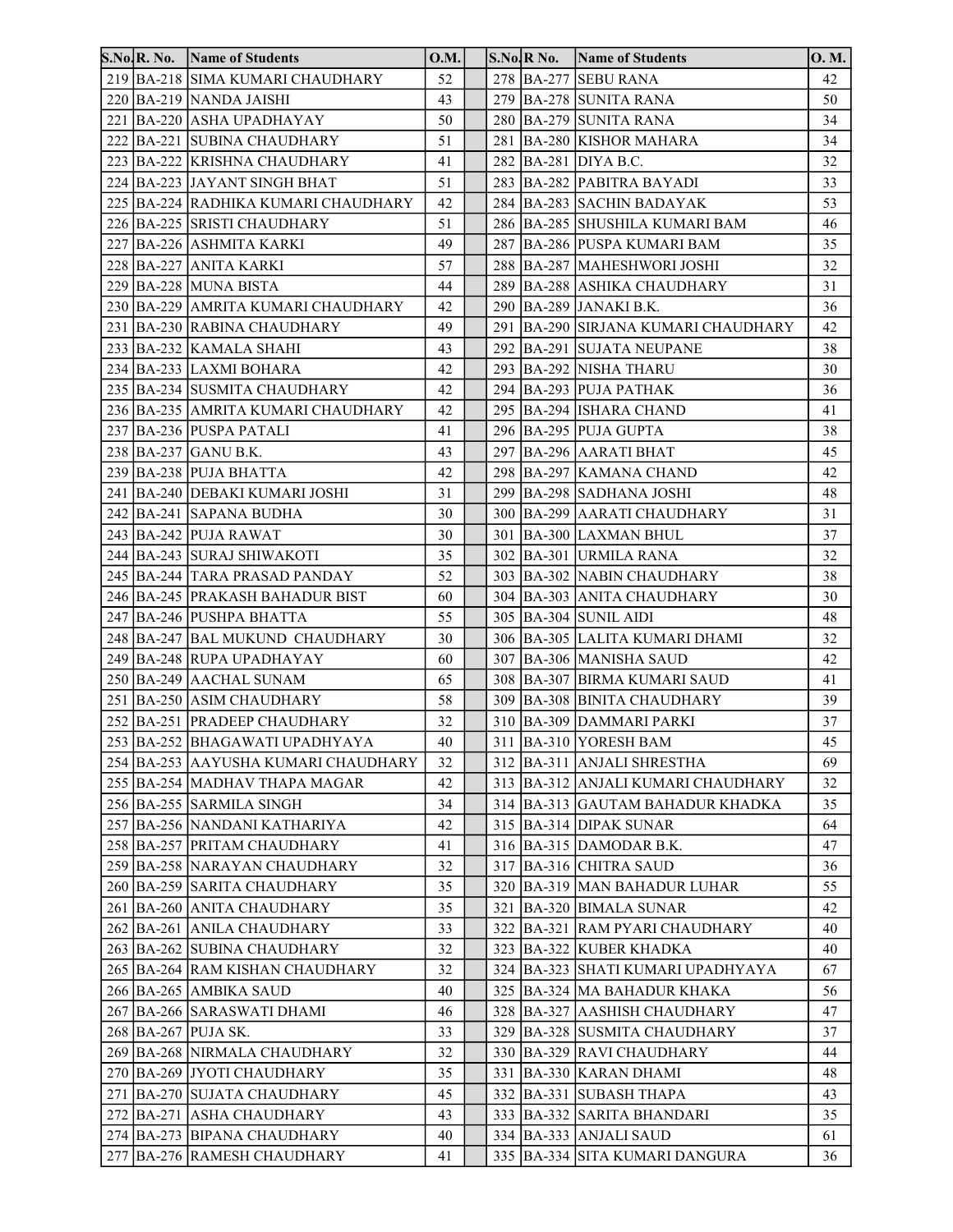| 337 BA-336 BASANTI THAGUNNA<br>391 BA-390 ROSHAN RAWAL<br>60<br>42<br>338   BA-337   SAMJHANA K.C.<br>32<br>68<br>392 BA-391 BINITA BHATTRAI<br>339 BA-338 KAMALA SUNAR<br>48<br>393 BA-392 BINITA B.K.<br>33<br>340   BA-339   DISKHA SARKI<br>42<br>394 BA-393 DEAVID MALLA<br>42<br>341 BA-340 KANCHAN BISTA<br>395 BA-394 SANGITA CHAND<br>36<br>41<br>342  BA-341  SUBHADRA CHAUDHARY<br>62<br>396 BA-395 MANJU THAPA MAGAR<br>40<br>32<br>343  BA-342  SUNITA KUMARI CHAUDHARY<br>397 BA-396 RASHMI RANA<br>36<br>344 BA-343<br>43<br>398 BA-397 RAMESH SINGH BIST<br>34<br>345 BA-344 BHARAT RAJ PANDAY<br>74<br>399 BA-398 PURNA RAWAL<br>42<br>346  BA-345  KAMALA KUMARI DHAMI<br>35<br>400 BA-399 SURAJ RAWAL<br>32<br>347   BA-346   HIMAL ROKAYA<br>35<br>401   BA-400   SANTI BHATTA<br>35<br>348  BA-347  BASANTI RANA<br>36<br>402 BA-401 KHAGOL RAWAL<br>49<br>349 BA-348 HEMA JOSHI<br>37<br>403 BA-402 KABINDRA THAGUNNA<br>38<br>35<br>350 BA-349 HEM BIKRAM RANA<br>404   BA-403   TULASI KUMARI BHANDARI<br>41<br>351 BA-350 SANGITA CHAUDHARY<br>54<br>405 BA-404 UMESH PARIYAR<br>41<br>352 BA-351 KARISHMA CHAUDHARY<br>406 BA-405 SUSHIL BHANDARI<br>33<br>55<br>353 BA-352 SITA DHAMI<br>36<br>407 BA-406 RAM BAHADUR MAHARA<br>34<br>354 BA-353 SIRJANA OJHA<br>47<br>408 BA-407 BIJESH RAJ BHANDARI<br>38<br>355   BA-354   URMILA RANA<br>39<br>409 BA-408 RESMI B.K.<br>32<br>356 BA-355 RUPA RANA<br>60<br>410 BA-409 PUJA KARKI<br>32<br>357 BA-356 MANJU RANA<br>58<br>411 BA-410 TEK BAHADUR SHAHI<br>32<br>358 BA-357 BIPANA<br>42<br>38<br>412 BA-411 SABITA RANA<br>359 BA-358 DIPIKA CHAUDHARY<br>56<br>413  BA-412  MEGHA RANA MAGAR<br>40<br>361 BA-360 SONALI CHAUDHARY<br>42<br>414 BA-413 BHUWAN SARKI<br>55<br>362 BA-361 PUSPA CHAUDHARY<br>34<br>415   BA-414   YASHODA KUMARI JORA<br>40<br>363 BA-362 LALITA KUMARI DHAMI<br>36<br>416 BA-415 MAMATA JOSHI<br>38<br>364 BA-363 LALITA BHATTA<br>417 BA-416 RANJITA BAKHARIYA<br>38<br>51<br>365   BA-364   SAVITHA KUMARI GIRI<br>418 BA-417 MANJIMA BAM<br>32<br>46<br>366 BA-365 SATYENDRA KUMAR YADAV<br>43<br>419 BA-418 GAMBHIR ROKAYA<br>31<br>367 BA-366 PUJA OJHA<br>33<br>420 BA-419 DIPESH CHAUDHARY<br>34<br>368 BA-367 RANJANA CHAUDHARY<br>421 BA-420 SHANTI SAUD<br>32<br>41<br>369 BA-368 BAL KRISHNA ROSHYARA<br>422 BA-421 MAHESH SINGH DHAMI<br>58<br>40 |
|-----------------------------------------------------------------------------------------------------------------------------------------------------------------------------------------------------------------------------------------------------------------------------------------------------------------------------------------------------------------------------------------------------------------------------------------------------------------------------------------------------------------------------------------------------------------------------------------------------------------------------------------------------------------------------------------------------------------------------------------------------------------------------------------------------------------------------------------------------------------------------------------------------------------------------------------------------------------------------------------------------------------------------------------------------------------------------------------------------------------------------------------------------------------------------------------------------------------------------------------------------------------------------------------------------------------------------------------------------------------------------------------------------------------------------------------------------------------------------------------------------------------------------------------------------------------------------------------------------------------------------------------------------------------------------------------------------------------------------------------------------------------------------------------------------------------------------------------------------------------------------------------------------------------------------------------------------------------------------------------------------------------------------------------------------------------------------------------------------------------------------------------------------------------------------------------------------------------------------------------------------------------------------------------------------------------------------------------------------------------------------|
|                                                                                                                                                                                                                                                                                                                                                                                                                                                                                                                                                                                                                                                                                                                                                                                                                                                                                                                                                                                                                                                                                                                                                                                                                                                                                                                                                                                                                                                                                                                                                                                                                                                                                                                                                                                                                                                                                                                                                                                                                                                                                                                                                                                                                                                                                                                                                                             |
|                                                                                                                                                                                                                                                                                                                                                                                                                                                                                                                                                                                                                                                                                                                                                                                                                                                                                                                                                                                                                                                                                                                                                                                                                                                                                                                                                                                                                                                                                                                                                                                                                                                                                                                                                                                                                                                                                                                                                                                                                                                                                                                                                                                                                                                                                                                                                                             |
|                                                                                                                                                                                                                                                                                                                                                                                                                                                                                                                                                                                                                                                                                                                                                                                                                                                                                                                                                                                                                                                                                                                                                                                                                                                                                                                                                                                                                                                                                                                                                                                                                                                                                                                                                                                                                                                                                                                                                                                                                                                                                                                                                                                                                                                                                                                                                                             |
|                                                                                                                                                                                                                                                                                                                                                                                                                                                                                                                                                                                                                                                                                                                                                                                                                                                                                                                                                                                                                                                                                                                                                                                                                                                                                                                                                                                                                                                                                                                                                                                                                                                                                                                                                                                                                                                                                                                                                                                                                                                                                                                                                                                                                                                                                                                                                                             |
|                                                                                                                                                                                                                                                                                                                                                                                                                                                                                                                                                                                                                                                                                                                                                                                                                                                                                                                                                                                                                                                                                                                                                                                                                                                                                                                                                                                                                                                                                                                                                                                                                                                                                                                                                                                                                                                                                                                                                                                                                                                                                                                                                                                                                                                                                                                                                                             |
|                                                                                                                                                                                                                                                                                                                                                                                                                                                                                                                                                                                                                                                                                                                                                                                                                                                                                                                                                                                                                                                                                                                                                                                                                                                                                                                                                                                                                                                                                                                                                                                                                                                                                                                                                                                                                                                                                                                                                                                                                                                                                                                                                                                                                                                                                                                                                                             |
|                                                                                                                                                                                                                                                                                                                                                                                                                                                                                                                                                                                                                                                                                                                                                                                                                                                                                                                                                                                                                                                                                                                                                                                                                                                                                                                                                                                                                                                                                                                                                                                                                                                                                                                                                                                                                                                                                                                                                                                                                                                                                                                                                                                                                                                                                                                                                                             |
|                                                                                                                                                                                                                                                                                                                                                                                                                                                                                                                                                                                                                                                                                                                                                                                                                                                                                                                                                                                                                                                                                                                                                                                                                                                                                                                                                                                                                                                                                                                                                                                                                                                                                                                                                                                                                                                                                                                                                                                                                                                                                                                                                                                                                                                                                                                                                                             |
|                                                                                                                                                                                                                                                                                                                                                                                                                                                                                                                                                                                                                                                                                                                                                                                                                                                                                                                                                                                                                                                                                                                                                                                                                                                                                                                                                                                                                                                                                                                                                                                                                                                                                                                                                                                                                                                                                                                                                                                                                                                                                                                                                                                                                                                                                                                                                                             |
|                                                                                                                                                                                                                                                                                                                                                                                                                                                                                                                                                                                                                                                                                                                                                                                                                                                                                                                                                                                                                                                                                                                                                                                                                                                                                                                                                                                                                                                                                                                                                                                                                                                                                                                                                                                                                                                                                                                                                                                                                                                                                                                                                                                                                                                                                                                                                                             |
|                                                                                                                                                                                                                                                                                                                                                                                                                                                                                                                                                                                                                                                                                                                                                                                                                                                                                                                                                                                                                                                                                                                                                                                                                                                                                                                                                                                                                                                                                                                                                                                                                                                                                                                                                                                                                                                                                                                                                                                                                                                                                                                                                                                                                                                                                                                                                                             |
|                                                                                                                                                                                                                                                                                                                                                                                                                                                                                                                                                                                                                                                                                                                                                                                                                                                                                                                                                                                                                                                                                                                                                                                                                                                                                                                                                                                                                                                                                                                                                                                                                                                                                                                                                                                                                                                                                                                                                                                                                                                                                                                                                                                                                                                                                                                                                                             |
|                                                                                                                                                                                                                                                                                                                                                                                                                                                                                                                                                                                                                                                                                                                                                                                                                                                                                                                                                                                                                                                                                                                                                                                                                                                                                                                                                                                                                                                                                                                                                                                                                                                                                                                                                                                                                                                                                                                                                                                                                                                                                                                                                                                                                                                                                                                                                                             |
|                                                                                                                                                                                                                                                                                                                                                                                                                                                                                                                                                                                                                                                                                                                                                                                                                                                                                                                                                                                                                                                                                                                                                                                                                                                                                                                                                                                                                                                                                                                                                                                                                                                                                                                                                                                                                                                                                                                                                                                                                                                                                                                                                                                                                                                                                                                                                                             |
|                                                                                                                                                                                                                                                                                                                                                                                                                                                                                                                                                                                                                                                                                                                                                                                                                                                                                                                                                                                                                                                                                                                                                                                                                                                                                                                                                                                                                                                                                                                                                                                                                                                                                                                                                                                                                                                                                                                                                                                                                                                                                                                                                                                                                                                                                                                                                                             |
|                                                                                                                                                                                                                                                                                                                                                                                                                                                                                                                                                                                                                                                                                                                                                                                                                                                                                                                                                                                                                                                                                                                                                                                                                                                                                                                                                                                                                                                                                                                                                                                                                                                                                                                                                                                                                                                                                                                                                                                                                                                                                                                                                                                                                                                                                                                                                                             |
|                                                                                                                                                                                                                                                                                                                                                                                                                                                                                                                                                                                                                                                                                                                                                                                                                                                                                                                                                                                                                                                                                                                                                                                                                                                                                                                                                                                                                                                                                                                                                                                                                                                                                                                                                                                                                                                                                                                                                                                                                                                                                                                                                                                                                                                                                                                                                                             |
|                                                                                                                                                                                                                                                                                                                                                                                                                                                                                                                                                                                                                                                                                                                                                                                                                                                                                                                                                                                                                                                                                                                                                                                                                                                                                                                                                                                                                                                                                                                                                                                                                                                                                                                                                                                                                                                                                                                                                                                                                                                                                                                                                                                                                                                                                                                                                                             |
|                                                                                                                                                                                                                                                                                                                                                                                                                                                                                                                                                                                                                                                                                                                                                                                                                                                                                                                                                                                                                                                                                                                                                                                                                                                                                                                                                                                                                                                                                                                                                                                                                                                                                                                                                                                                                                                                                                                                                                                                                                                                                                                                                                                                                                                                                                                                                                             |
|                                                                                                                                                                                                                                                                                                                                                                                                                                                                                                                                                                                                                                                                                                                                                                                                                                                                                                                                                                                                                                                                                                                                                                                                                                                                                                                                                                                                                                                                                                                                                                                                                                                                                                                                                                                                                                                                                                                                                                                                                                                                                                                                                                                                                                                                                                                                                                             |
|                                                                                                                                                                                                                                                                                                                                                                                                                                                                                                                                                                                                                                                                                                                                                                                                                                                                                                                                                                                                                                                                                                                                                                                                                                                                                                                                                                                                                                                                                                                                                                                                                                                                                                                                                                                                                                                                                                                                                                                                                                                                                                                                                                                                                                                                                                                                                                             |
|                                                                                                                                                                                                                                                                                                                                                                                                                                                                                                                                                                                                                                                                                                                                                                                                                                                                                                                                                                                                                                                                                                                                                                                                                                                                                                                                                                                                                                                                                                                                                                                                                                                                                                                                                                                                                                                                                                                                                                                                                                                                                                                                                                                                                                                                                                                                                                             |
|                                                                                                                                                                                                                                                                                                                                                                                                                                                                                                                                                                                                                                                                                                                                                                                                                                                                                                                                                                                                                                                                                                                                                                                                                                                                                                                                                                                                                                                                                                                                                                                                                                                                                                                                                                                                                                                                                                                                                                                                                                                                                                                                                                                                                                                                                                                                                                             |
|                                                                                                                                                                                                                                                                                                                                                                                                                                                                                                                                                                                                                                                                                                                                                                                                                                                                                                                                                                                                                                                                                                                                                                                                                                                                                                                                                                                                                                                                                                                                                                                                                                                                                                                                                                                                                                                                                                                                                                                                                                                                                                                                                                                                                                                                                                                                                                             |
|                                                                                                                                                                                                                                                                                                                                                                                                                                                                                                                                                                                                                                                                                                                                                                                                                                                                                                                                                                                                                                                                                                                                                                                                                                                                                                                                                                                                                                                                                                                                                                                                                                                                                                                                                                                                                                                                                                                                                                                                                                                                                                                                                                                                                                                                                                                                                                             |
|                                                                                                                                                                                                                                                                                                                                                                                                                                                                                                                                                                                                                                                                                                                                                                                                                                                                                                                                                                                                                                                                                                                                                                                                                                                                                                                                                                                                                                                                                                                                                                                                                                                                                                                                                                                                                                                                                                                                                                                                                                                                                                                                                                                                                                                                                                                                                                             |
|                                                                                                                                                                                                                                                                                                                                                                                                                                                                                                                                                                                                                                                                                                                                                                                                                                                                                                                                                                                                                                                                                                                                                                                                                                                                                                                                                                                                                                                                                                                                                                                                                                                                                                                                                                                                                                                                                                                                                                                                                                                                                                                                                                                                                                                                                                                                                                             |
|                                                                                                                                                                                                                                                                                                                                                                                                                                                                                                                                                                                                                                                                                                                                                                                                                                                                                                                                                                                                                                                                                                                                                                                                                                                                                                                                                                                                                                                                                                                                                                                                                                                                                                                                                                                                                                                                                                                                                                                                                                                                                                                                                                                                                                                                                                                                                                             |
|                                                                                                                                                                                                                                                                                                                                                                                                                                                                                                                                                                                                                                                                                                                                                                                                                                                                                                                                                                                                                                                                                                                                                                                                                                                                                                                                                                                                                                                                                                                                                                                                                                                                                                                                                                                                                                                                                                                                                                                                                                                                                                                                                                                                                                                                                                                                                                             |
|                                                                                                                                                                                                                                                                                                                                                                                                                                                                                                                                                                                                                                                                                                                                                                                                                                                                                                                                                                                                                                                                                                                                                                                                                                                                                                                                                                                                                                                                                                                                                                                                                                                                                                                                                                                                                                                                                                                                                                                                                                                                                                                                                                                                                                                                                                                                                                             |
|                                                                                                                                                                                                                                                                                                                                                                                                                                                                                                                                                                                                                                                                                                                                                                                                                                                                                                                                                                                                                                                                                                                                                                                                                                                                                                                                                                                                                                                                                                                                                                                                                                                                                                                                                                                                                                                                                                                                                                                                                                                                                                                                                                                                                                                                                                                                                                             |
|                                                                                                                                                                                                                                                                                                                                                                                                                                                                                                                                                                                                                                                                                                                                                                                                                                                                                                                                                                                                                                                                                                                                                                                                                                                                                                                                                                                                                                                                                                                                                                                                                                                                                                                                                                                                                                                                                                                                                                                                                                                                                                                                                                                                                                                                                                                                                                             |
| 370 BA-369 GOPAL PRASAD PANERU<br>424 BA-423 GITA BIST<br>36<br>33                                                                                                                                                                                                                                                                                                                                                                                                                                                                                                                                                                                                                                                                                                                                                                                                                                                                                                                                                                                                                                                                                                                                                                                                                                                                                                                                                                                                                                                                                                                                                                                                                                                                                                                                                                                                                                                                                                                                                                                                                                                                                                                                                                                                                                                                                                          |
| 371   BA-370   MANJU KUMARI CHAUDHARY<br>425 BA-424 KALPANA KHATI<br>32<br>36                                                                                                                                                                                                                                                                                                                                                                                                                                                                                                                                                                                                                                                                                                                                                                                                                                                                                                                                                                                                                                                                                                                                                                                                                                                                                                                                                                                                                                                                                                                                                                                                                                                                                                                                                                                                                                                                                                                                                                                                                                                                                                                                                                                                                                                                                               |
| 372 BA-371 SUSHIL CHAUDHARY<br>38<br>426 BA-425 DHARENDRA JETHARA<br>50                                                                                                                                                                                                                                                                                                                                                                                                                                                                                                                                                                                                                                                                                                                                                                                                                                                                                                                                                                                                                                                                                                                                                                                                                                                                                                                                                                                                                                                                                                                                                                                                                                                                                                                                                                                                                                                                                                                                                                                                                                                                                                                                                                                                                                                                                                     |
| 373 BA-372 GOMA KUMARI JOSHI<br>34<br>427 BA-426 ROSHAN KUMAR B.K.<br>37                                                                                                                                                                                                                                                                                                                                                                                                                                                                                                                                                                                                                                                                                                                                                                                                                                                                                                                                                                                                                                                                                                                                                                                                                                                                                                                                                                                                                                                                                                                                                                                                                                                                                                                                                                                                                                                                                                                                                                                                                                                                                                                                                                                                                                                                                                    |
| 374 BA-373 MAYA KUNJEDA<br>428 BA-427 PRAKASH KUNWAR<br>34<br>34                                                                                                                                                                                                                                                                                                                                                                                                                                                                                                                                                                                                                                                                                                                                                                                                                                                                                                                                                                                                                                                                                                                                                                                                                                                                                                                                                                                                                                                                                                                                                                                                                                                                                                                                                                                                                                                                                                                                                                                                                                                                                                                                                                                                                                                                                                            |
| 375   BA-374   BINDU PANT<br>429 BA-428 TULCHHA RAWAL<br>38<br>40                                                                                                                                                                                                                                                                                                                                                                                                                                                                                                                                                                                                                                                                                                                                                                                                                                                                                                                                                                                                                                                                                                                                                                                                                                                                                                                                                                                                                                                                                                                                                                                                                                                                                                                                                                                                                                                                                                                                                                                                                                                                                                                                                                                                                                                                                                           |
| 376 BA-375 AKSHETA SULAL HUDKE<br>33<br>430 BA-429 DAMMARI KUMARI NATH<br>36                                                                                                                                                                                                                                                                                                                                                                                                                                                                                                                                                                                                                                                                                                                                                                                                                                                                                                                                                                                                                                                                                                                                                                                                                                                                                                                                                                                                                                                                                                                                                                                                                                                                                                                                                                                                                                                                                                                                                                                                                                                                                                                                                                                                                                                                                                |
| 377 BA-376 SARASWATI KUMARI NEPALI<br>431 BA-430 SUNITA BHATTA<br>33<br>33                                                                                                                                                                                                                                                                                                                                                                                                                                                                                                                                                                                                                                                                                                                                                                                                                                                                                                                                                                                                                                                                                                                                                                                                                                                                                                                                                                                                                                                                                                                                                                                                                                                                                                                                                                                                                                                                                                                                                                                                                                                                                                                                                                                                                                                                                                  |
| 38<br>378 BA-377 CHHABILA KUMARI RANA<br>44<br>432 BA-431 SWASTIKA AAUJI                                                                                                                                                                                                                                                                                                                                                                                                                                                                                                                                                                                                                                                                                                                                                                                                                                                                                                                                                                                                                                                                                                                                                                                                                                                                                                                                                                                                                                                                                                                                                                                                                                                                                                                                                                                                                                                                                                                                                                                                                                                                                                                                                                                                                                                                                                    |
| 379 BA-378 KANCHAN THAPA<br>433 BA-432 SANTOSHI SAUD<br>32<br>40                                                                                                                                                                                                                                                                                                                                                                                                                                                                                                                                                                                                                                                                                                                                                                                                                                                                                                                                                                                                                                                                                                                                                                                                                                                                                                                                                                                                                                                                                                                                                                                                                                                                                                                                                                                                                                                                                                                                                                                                                                                                                                                                                                                                                                                                                                            |
| 380 BA-379 DEEPA SHAKI<br>436 BA-435 MAMATA KUMARI BIST<br>31<br>34                                                                                                                                                                                                                                                                                                                                                                                                                                                                                                                                                                                                                                                                                                                                                                                                                                                                                                                                                                                                                                                                                                                                                                                                                                                                                                                                                                                                                                                                                                                                                                                                                                                                                                                                                                                                                                                                                                                                                                                                                                                                                                                                                                                                                                                                                                         |
| 381 BA-380 PRAWINA REGMI<br>437 BA-436 JAMUNA BIST<br>56<br>40                                                                                                                                                                                                                                                                                                                                                                                                                                                                                                                                                                                                                                                                                                                                                                                                                                                                                                                                                                                                                                                                                                                                                                                                                                                                                                                                                                                                                                                                                                                                                                                                                                                                                                                                                                                                                                                                                                                                                                                                                                                                                                                                                                                                                                                                                                              |
| 382 BA-381 SAPANA CHAUDHARY<br>32<br>438   BA-437   BHARAT BHADUR BUDHA<br>42                                                                                                                                                                                                                                                                                                                                                                                                                                                                                                                                                                                                                                                                                                                                                                                                                                                                                                                                                                                                                                                                                                                                                                                                                                                                                                                                                                                                                                                                                                                                                                                                                                                                                                                                                                                                                                                                                                                                                                                                                                                                                                                                                                                                                                                                                               |
| 383 BA-382 PUSPA AAUJI<br>439 BA-438 DINESH BOHARA<br>36<br>32                                                                                                                                                                                                                                                                                                                                                                                                                                                                                                                                                                                                                                                                                                                                                                                                                                                                                                                                                                                                                                                                                                                                                                                                                                                                                                                                                                                                                                                                                                                                                                                                                                                                                                                                                                                                                                                                                                                                                                                                                                                                                                                                                                                                                                                                                                              |
| 384 BA-383 PUNAM RANA<br>40<br>440 BA-439 ARADHANA CHAUDHARY<br>42                                                                                                                                                                                                                                                                                                                                                                                                                                                                                                                                                                                                                                                                                                                                                                                                                                                                                                                                                                                                                                                                                                                                                                                                                                                                                                                                                                                                                                                                                                                                                                                                                                                                                                                                                                                                                                                                                                                                                                                                                                                                                                                                                                                                                                                                                                          |
| 385 BA-384 BHAGARATHI PANDEY<br>32<br>442 BA-441 BIKRAM BAHADUR DHAMI<br>45                                                                                                                                                                                                                                                                                                                                                                                                                                                                                                                                                                                                                                                                                                                                                                                                                                                                                                                                                                                                                                                                                                                                                                                                                                                                                                                                                                                                                                                                                                                                                                                                                                                                                                                                                                                                                                                                                                                                                                                                                                                                                                                                                                                                                                                                                                 |
| 386 BA-385 SHIVA DHAMI<br>443 BA-442 BARSHA SUNAR<br>35<br>41<br>387 BA-386 SARASWATI RAWAL<br>32<br>444   BA-443   TEK KUMARI BHATTA<br>42                                                                                                                                                                                                                                                                                                                                                                                                                                                                                                                                                                                                                                                                                                                                                                                                                                                                                                                                                                                                                                                                                                                                                                                                                                                                                                                                                                                                                                                                                                                                                                                                                                                                                                                                                                                                                                                                                                                                                                                                                                                                                                                                                                                                                                 |
| 388 BA-387 LALIT BUDHA<br>42<br>446 BA-445 CHETAN BHAT<br>40                                                                                                                                                                                                                                                                                                                                                                                                                                                                                                                                                                                                                                                                                                                                                                                                                                                                                                                                                                                                                                                                                                                                                                                                                                                                                                                                                                                                                                                                                                                                                                                                                                                                                                                                                                                                                                                                                                                                                                                                                                                                                                                                                                                                                                                                                                                |
| 389 BA-388 KALPANA THAKULLA<br>37<br>447 BA-446 PAWAN KUMAR KHATRI<br>41                                                                                                                                                                                                                                                                                                                                                                                                                                                                                                                                                                                                                                                                                                                                                                                                                                                                                                                                                                                                                                                                                                                                                                                                                                                                                                                                                                                                                                                                                                                                                                                                                                                                                                                                                                                                                                                                                                                                                                                                                                                                                                                                                                                                                                                                                                    |
| 390 BA-389 RAKESH NAGARKOTI<br>45<br>448 BA-447 KAMALA KUNWAR<br>40                                                                                                                                                                                                                                                                                                                                                                                                                                                                                                                                                                                                                                                                                                                                                                                                                                                                                                                                                                                                                                                                                                                                                                                                                                                                                                                                                                                                                                                                                                                                                                                                                                                                                                                                                                                                                                                                                                                                                                                                                                                                                                                                                                                                                                                                                                         |